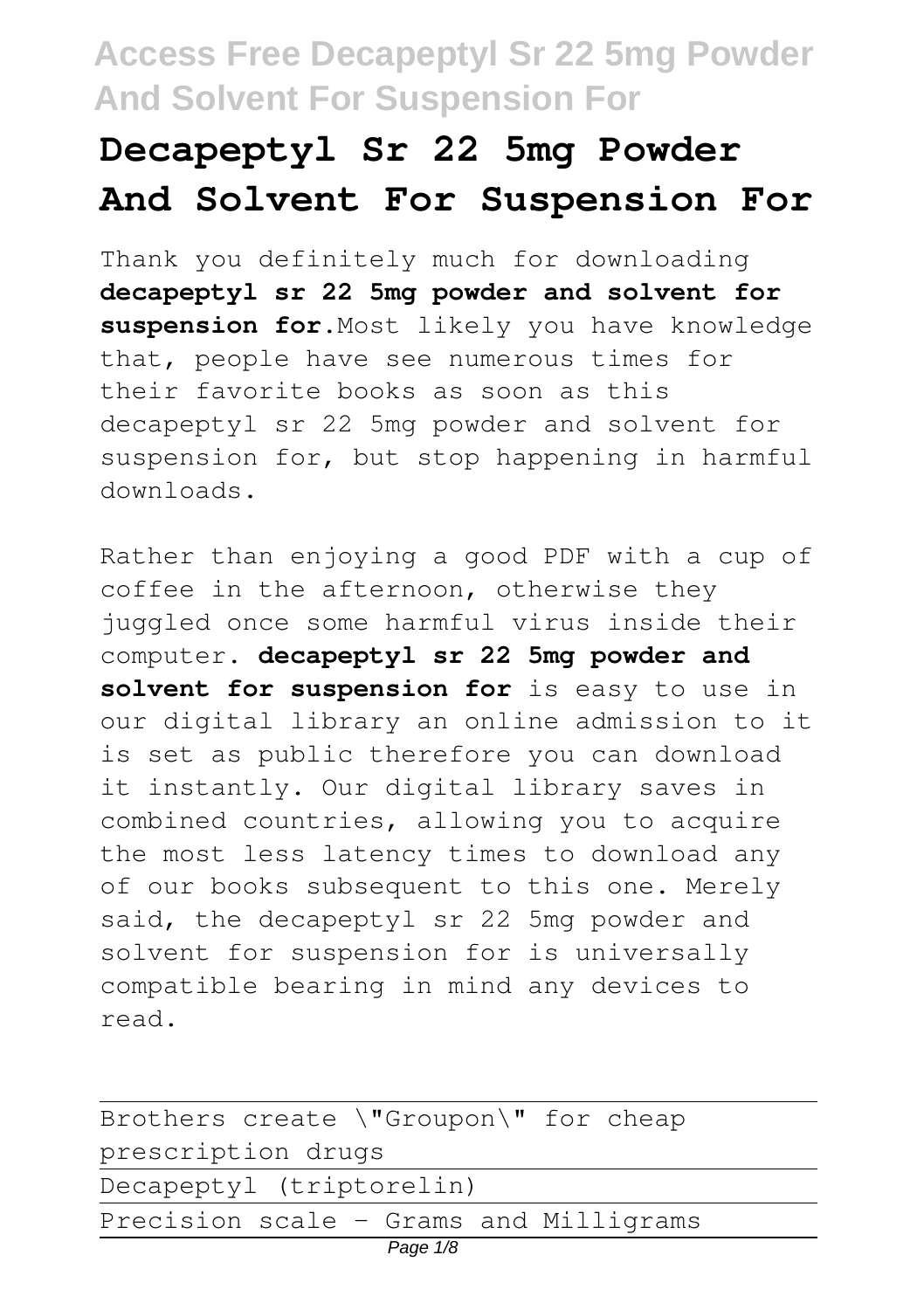The ULTIMATE/BEST PCT Triptorelin... or is it ? w/ Tony huge FDA Metformin Recall - Should We Stop Taking Metformin? Zopiclone and Eszopiclone (Lunesta): What You Need To Know MTF Hormones - 2 Weeks On Decapeptyl Metformin contraindications: STOP this DRUG in these 6 scenarios!

Let's Discuss Curaleaf's 5mg THC Mint Tablet! The States First Edible? #Curaleaf #THCMintTablet*Diabetic Test Strip Fortunes - Why You're Not Making Money W/ Medical Commodities #DiabeticTestStrip* How to get discounts on prescription drugs *Decapeptyl injection preparation (GnRH analogue)*

Lemon water for Fertility ? { ttc with PCOS!) *How to Weigh Nootropics World-first study uses medicinal cannabis to treat insomnia* LIVE PREGNANCY TEST- 10DPO in a Femara 5mg cycle with PCOS *Decapeptyl injection preparation (GnRH analogue) [INFUSED] Peach Ring Gummies | DIY Peach Ring Gummies Recipe* ISCARE | Decapeptyl (EN) Pregnancy test at 10DPO! | The Femara diaries #8 Injection decapeptyl 3.75 Top 6 Reasons CBD Did Not Work for You and Why You Should Consider Trying It Again. *U-100 Insulin Dosage Calculation (Two Examples)* Self-administration of DECAPEPTYL EU, 2014 What is Peptide Triptorelin powder use for? Bodybuilding dosage? Review of AWS Gemini-20 Milligram Scale Vaping vs Tinctures Edibles vs Lotions...What's the difference? Choosing A Medicare Drug Plan JH Edits 10 9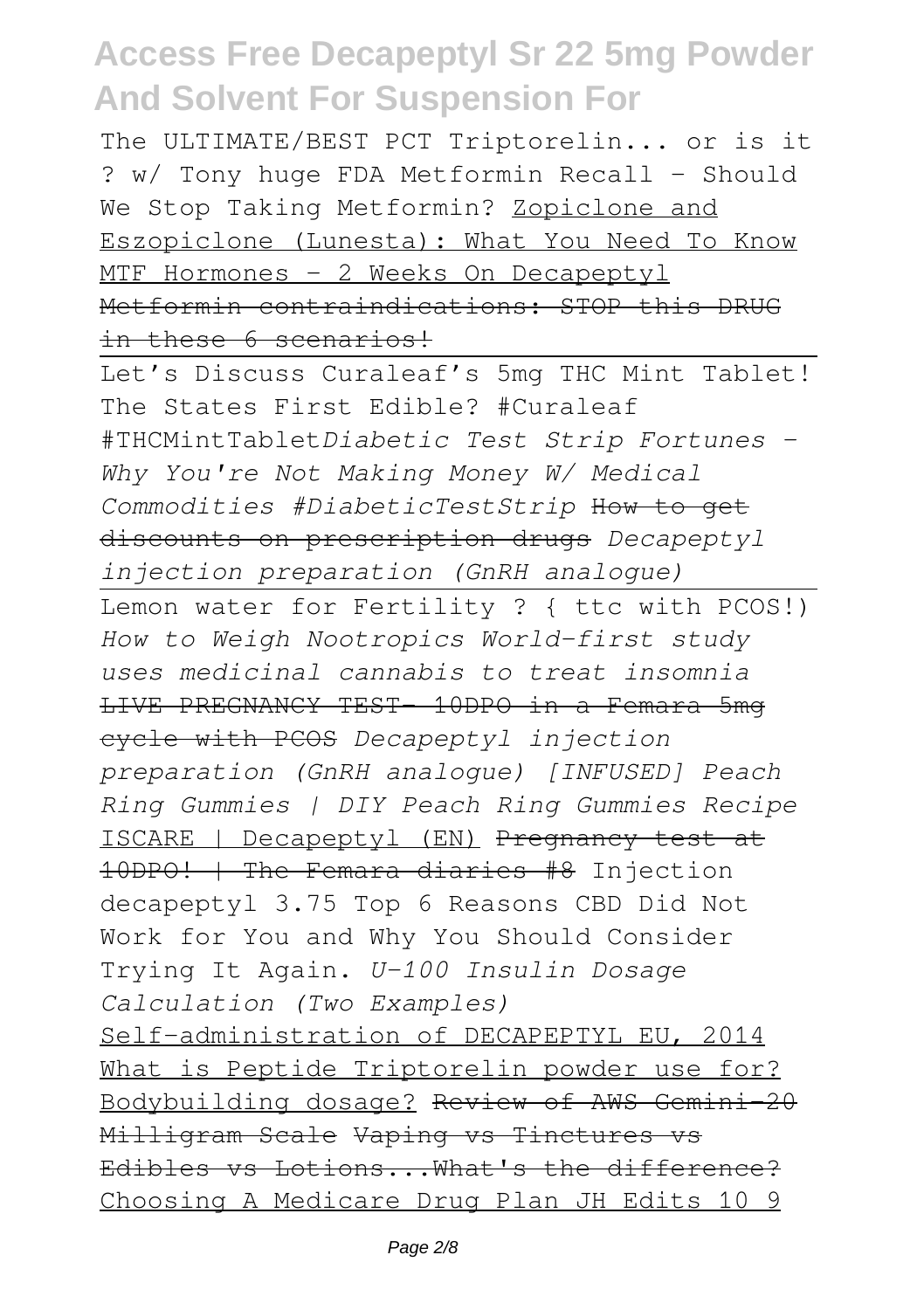20 *Calculation for Compounding (how many levothyroxine tablets* Decapeptyl Sr 22 5mg Powder

The recommended dose of Decapeptyl SR 22.5 mg is 22.5 mg of triptorelin (1 vial) administered every six months (twenty four weeks) as a single intramuscular injection. In patients treated with GnRH analogues for metastatic prostate cancer, treatment is usually continued upon development of castrate-resistant prostate cancer.

### Decapeptyl SR 22.5mg - Summary of Product Characteristics ...

Decapeptyl SR 22.5 mg contains triptorelin, which is similar to a hormone called gonadotropin releasing hormone (GnRH). Triptorelin belongs to a group of medicines called GnRH agonists. It is a long acting formulation designed to slowly deliver 22.5 mg of triptorelin over a 6-month period.

### Decapeptyl Sr 22.5mg Powder And Solvent For Suspension For ...

SR 3mg(triptorelin acetate), Decapeptyl SR 11.25mg(triptorelin acetate), andDecapeptyl SR 22.5mg(triptorelin pamoate). In men, the first administration of triptorelin stimulates the release of pituitary gonadotropins and leads to a transient increase in testosterone levels ('flare-up').

Prostate cancer: triptorelin (Decapeptyl SR) Decapeptyl SR 22.5mg is designed to deliver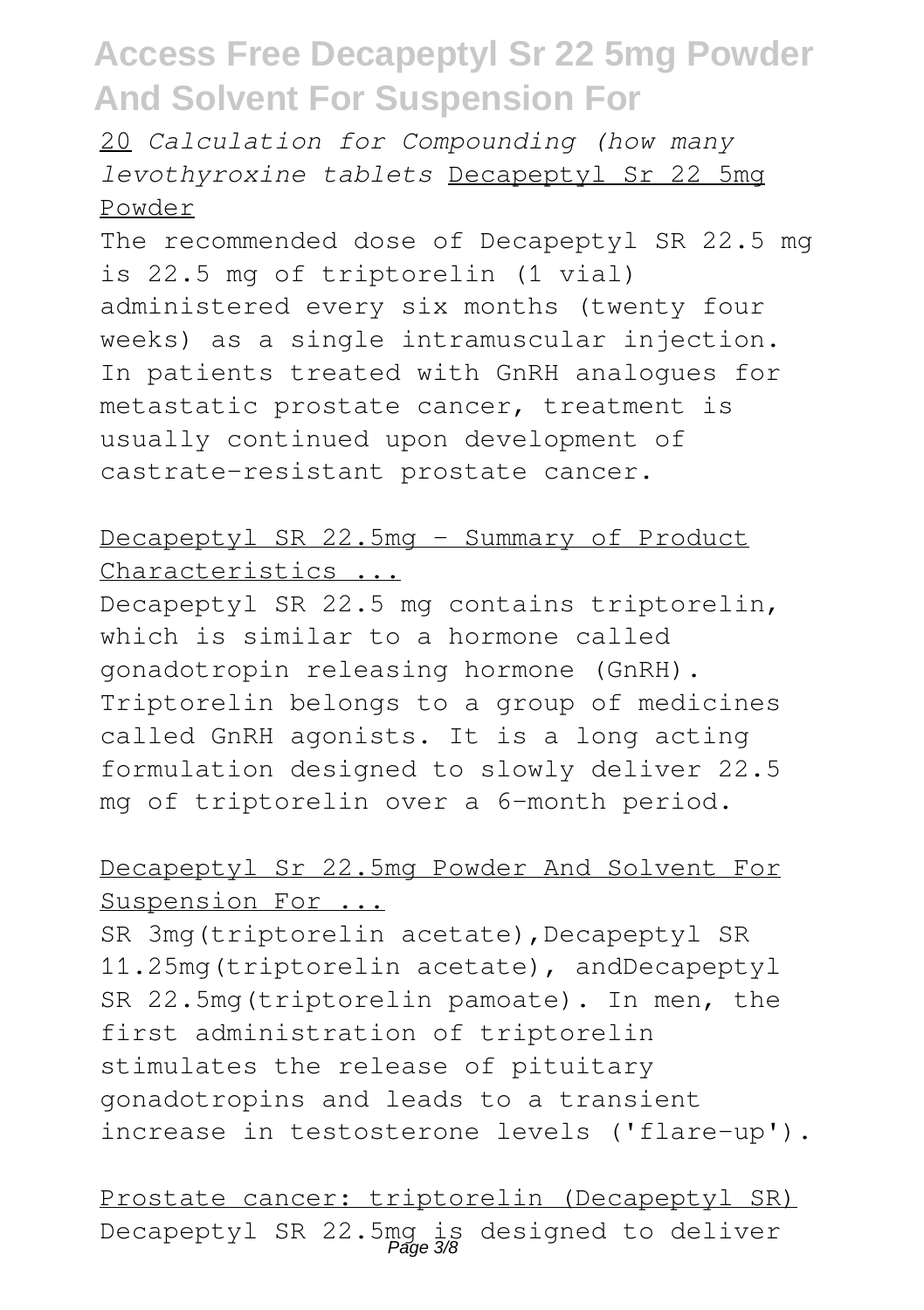22.5mg of triptorelin over a 6-month period. Once the castration levels of testosterone have been achieved by the end of the first month, serum testosterone levels are maintained for as long as the patients receive their injection according to the recommended posology.

### Decapeptyl Sr 22.5mg Powder And Solvent For Suspension For ...

In men:Decapeptyl SR 22.5 mg is used to treat prostate cancer. In children 2 years of age and older Decapeptyl SR 22.5 mg is used to treat puberty that occurs at a very young age, i.e. before 8 years in girls and 10 years in boys (Precocious Puberty). This is called 'early puberty' in the rest of this leaflet.

#### PACKAGE LEAFLET: INFORMATION FOR THE USER

Decapeptyl 6 Month 22.5mg. Patient Info . ... Medicine Name Decapeptyl (triptorelin) SR : Active Ingredients triptorelin acetate : ... (20 G, without safety device) and transferred to the vial containing the powder. The suspension should be reconstituted by swirling the vial gently from side to side for long enough until a homogeneous, milky ...

Decapeptyl 6 Month 22.5mg - medicines Triptorelin (Decapeptyl SR) is supplied as a powder and solvent for suspension for injection. It must be reconstituted using an Page 4/8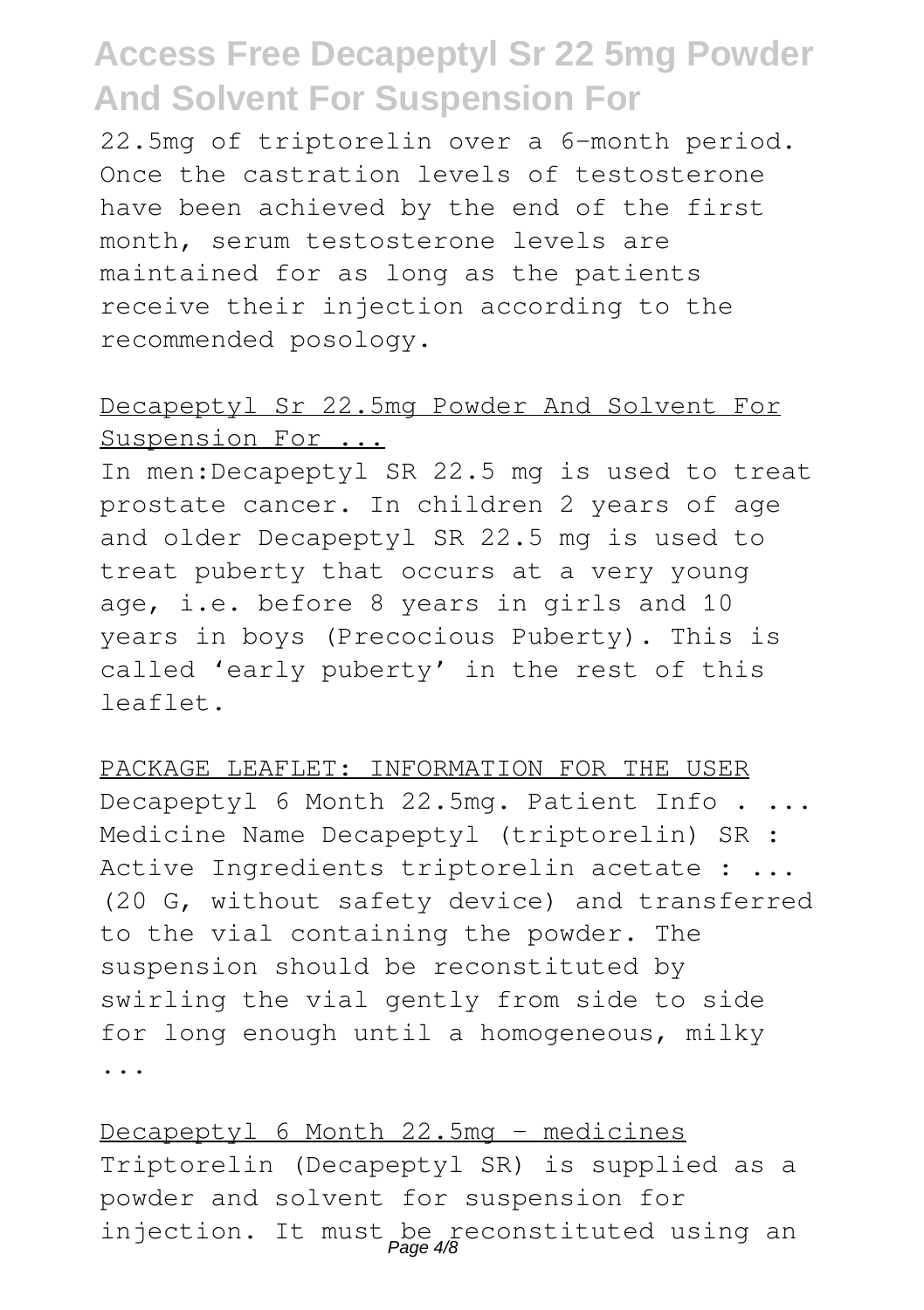aseptic technique and only using the ampoule of mannitol solution 0.8% for injection that is provided as the suspension vehicle with the 3 mg and 11.25 mg formulation or the ampoule of 'water for injections' that is provided with the 22.5 mg formulation.

#### Prostate cancer: triptorelin (Decapeptyl SR)

Decapeptyl SR injection is a hormone treatment that has different uses in men, women and children. In men, Decapeptyl injections are given to treat prostate cancer. They are used for locally...

### Decapeptyl SR injection (triptorelin): uses, dosage and ...

Decapeptyl SR is available in two other strengths: Decapeptyl SR 3 mg is used once a month and Decapeptyl SR 22.5 mg is used once every 6 months. Not all dose strengths are approved for all indications. Ask your doctor if you would like to discuss changing your treatment. This leaflet gives information for all three uses of Decapeptyl SR 11.25 mg.

### Decapeptyl SR 11.25mg (triptorelin pamoate) -Patient ...

Decapeptyl SR is available in two other strengths: Decapeptyl SR 11.25 mg is used once every 3 months and. Decapeptyl SR 22.5 mg is used once every 6 months. Not all dose strengths are approved for all indications. Ask your doctor if you would like to discuss changing your treatment.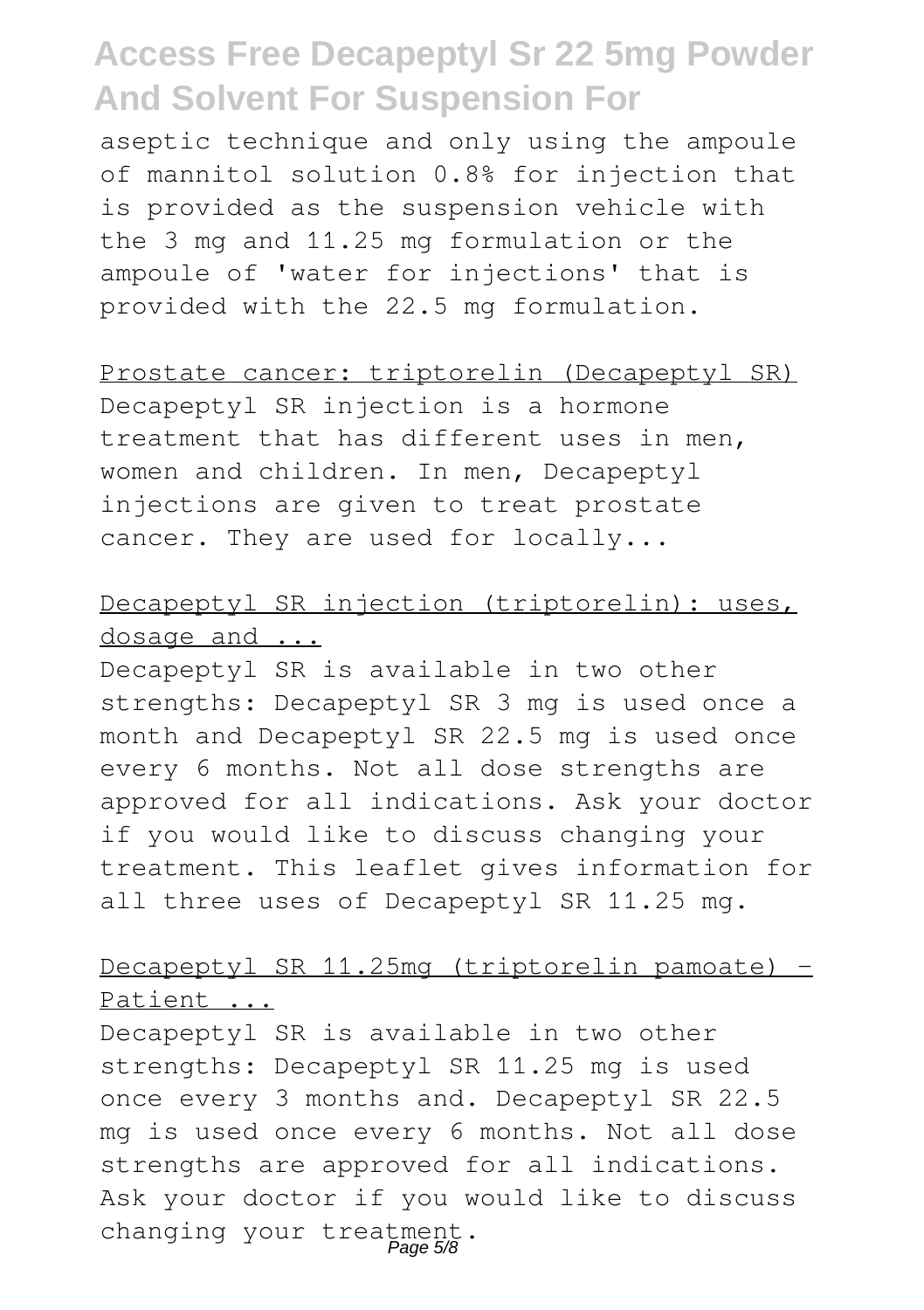### DECAPEPTYL SR 3MG POWDER FOR SUSPENSION FOR INJECTION ...

The All Wales Medicines Strategy Group has advised (March 2017) that triptorelin (Decapeptyl® SR) is recommended as an option for use within NHS Wales as an adjuvant treatment to radiotherapy and as a neoadjuvant treatment prior to radiotherapy, in patients with high-risk localised or locally advanced prostate cancer.

### TRIPTORELIN | Drug | BNF content published by **NICE**

Decapeptyl SR 22.5mg powder and solvent for suspension for injection vials (Ipsen Ltd) Active ingredients Size Unit NHS indicative price Drug tariff Drug tariff price; Triptorelin (as Triptorelin embonate) 22.5 mg; 1: vial ...

### TRIPTORELIN | Medicinal forms | BNF content published by NICE

To get started finding Decapeptyl Sr 22 5mg Powder And Solvent For Suspension For , you are right to find our website which has a comprehensive collection of manuals listed. Our library is the biggest of these that have literally hundreds of thousands of different products represented.

### Decapeptyl Sr 22 5mg Powder And Solvent For Suspension For ...

Decapeptyl is also available as a 1-month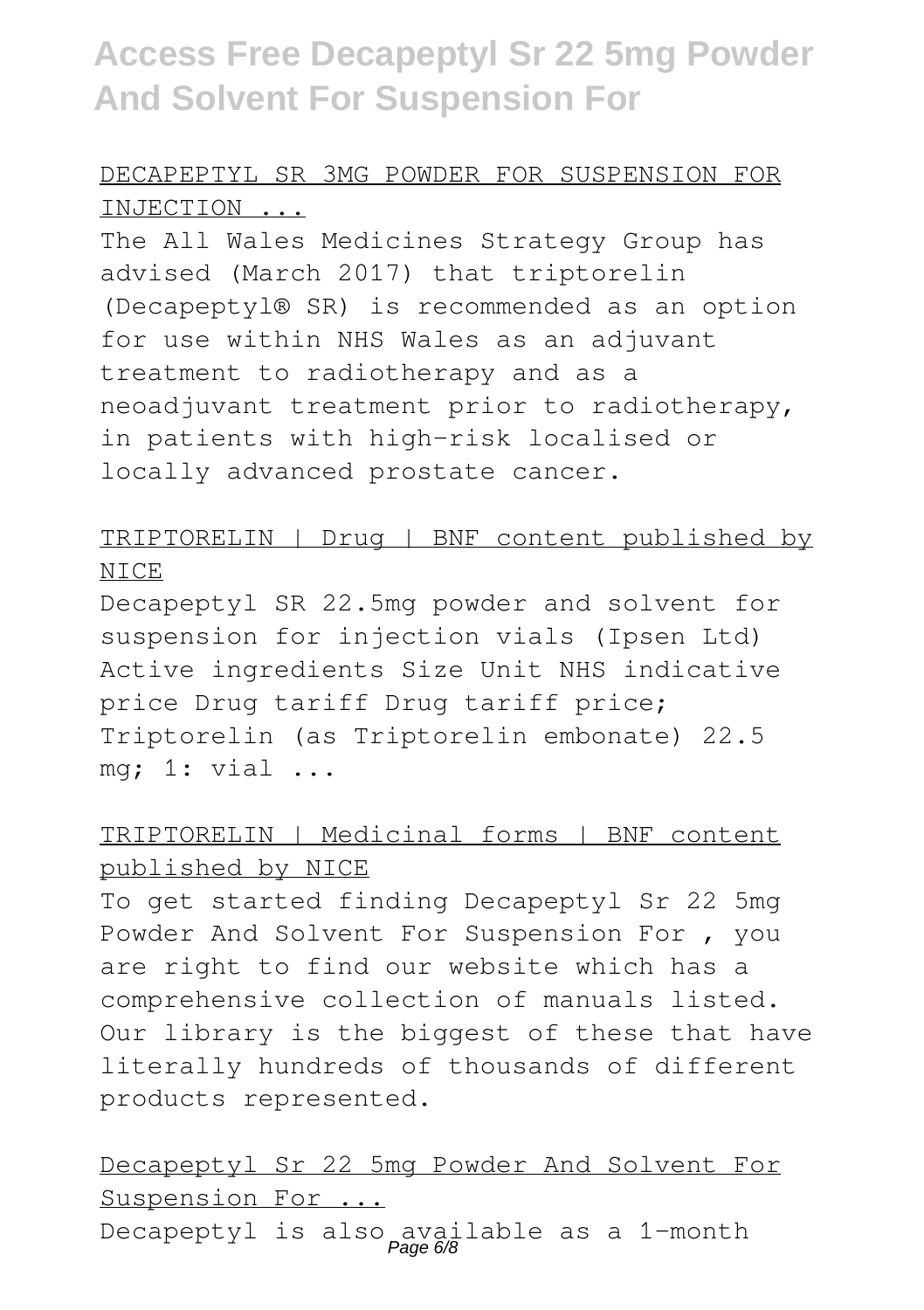treatment (Decapeptyl SR 3 mg) and as a 6-month treatment (Decapeptyl SR 22.5 mg) for prostate cancer. In patients treated with GnRH analogues for metastatic prostate cancer, treatment is usually continued upon development of castrate-resistant prostate cancer. Reference should be made to relevant ...

### DECAPEPTYL SR 11.25 MG POWDER AND SOLVENT FOR SUSPENSION ...

For Decapeptyl ® SR 22.5mg. See Decapeptyl ® SR 22.5mg. Medicinal forms. There can be variation in the licensing of different medicines containing the same drug. Powder and solvent for suspension for injection. Back to top. Other drugs classified as gonadotrophin-releasing hormones ...

#### TRIPTORELIN | Drug | BNFc content published by NICE

As Decapeptyl SR 22.5mg is a suspension of microparticles, intravascular injection must be strictly avoided. Sign in to continue. Sign In

### Six-month triptorelin depot injection now available | MIMS ...

Decapeptyl (triptorelin) SR. Patient Info . ... Medicine Name Decapeptyl 6 Month 22.5mg : Active Ingredients triptorelin pamoate : ... (20 G, without safety device) and transferred to the vial containing the powder. The suspension should be reconstituted by